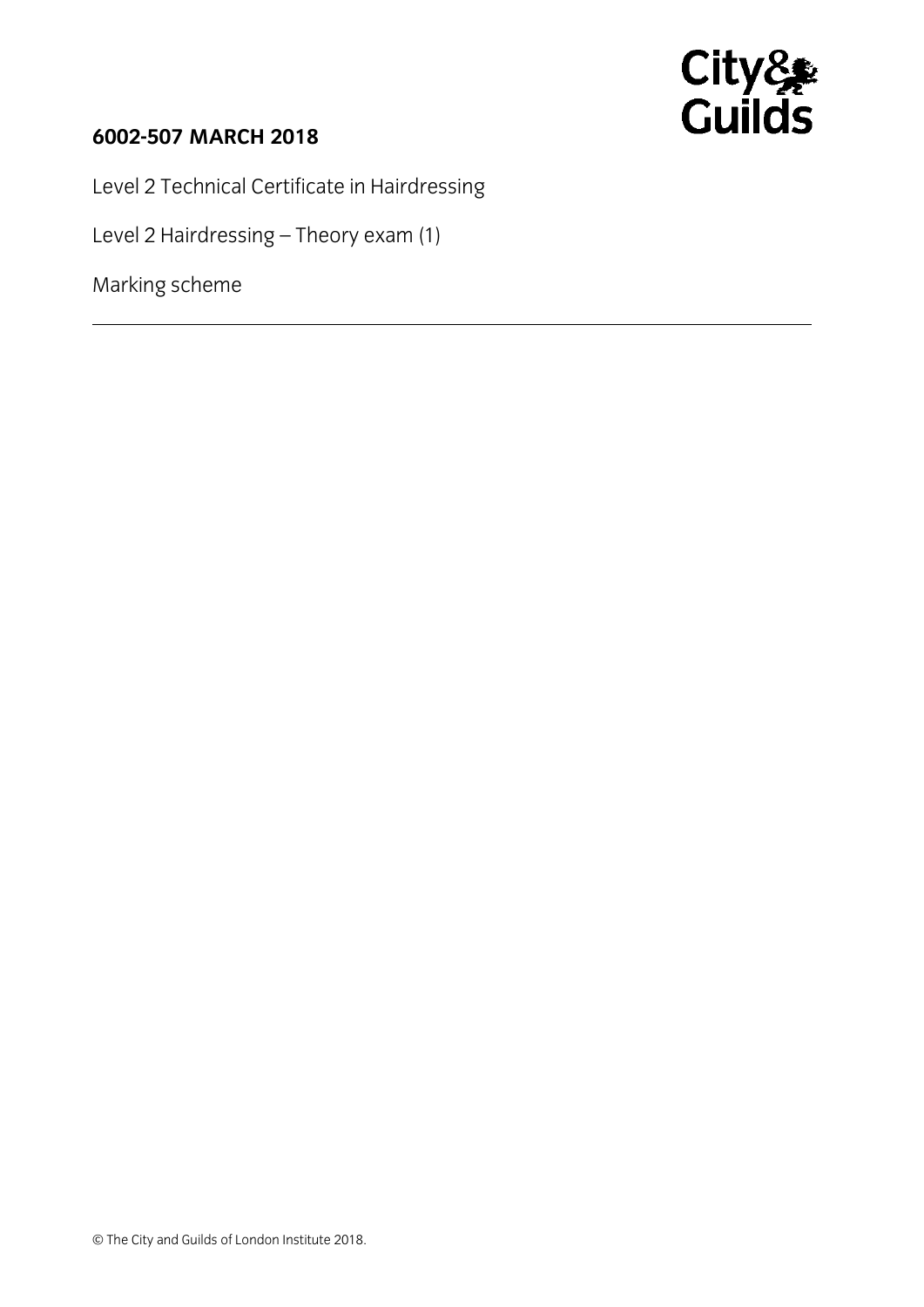| Q              | Knowledge answer(s)                                                                                                                                                                                                                                                                                                                                                                                                                                                                                                                                                                                                                                                                                                                                                                                                                         | <b>Guidance</b> | Max<br>marks | Ref                |
|----------------|---------------------------------------------------------------------------------------------------------------------------------------------------------------------------------------------------------------------------------------------------------------------------------------------------------------------------------------------------------------------------------------------------------------------------------------------------------------------------------------------------------------------------------------------------------------------------------------------------------------------------------------------------------------------------------------------------------------------------------------------------------------------------------------------------------------------------------------------|-----------------|--------------|--------------------|
| 1              | 1 mark for each correct answer, up to 5 marks:<br>Adhering to the electricity at work act/<br>visually check before use /PAT tested<br>label/Isolate the power after use / Store safely to<br>salon regulations / Only use for intended<br>purpose/ Reporting/labelling faulty equipment /<br>Check temperature of appliance before / during<br>use $(1)$<br>Check plug / lead for loose or frayed wires (1)<br>Care to prevent trailing wires (1)<br>Check the vents on dryers are clear / not<br>blocked/ check the vents are not missing on<br>hand dryers (1)<br>Electrical equipment should not be used with<br>wet hands / near water / basins (1) they should<br>be free from product residue (1)<br>Heat protection gloves to be used with styling<br>wands (1) using a heat protection mat/towel on<br>trolleys / workstations (1) |                 | 5            | $201 - 1.1$<br>1.2 |
| 2a             | 1 mark for each correct answer, up to 3 marks:<br>To ensure health and safety regulations<br>are being adhered to (1) so as to avoid<br>possible legal action (1)<br>To avoid damage to clothing and<br>belongings (1) which would cause client<br>dissatisfaction (1)<br>To ensure chemicals and hair cuttings do<br>not cause irritation to skin (1) causing<br>client discomfort (1).                                                                                                                                                                                                                                                                                                                                                                                                                                                    |                 | 3            | $201 - 1.4$<br>4.1 |
| 2 <sub>b</sub> | 1 mark for each correct answer, up to 4 marks:<br>To ensure both client and stylist are clear<br>on the outcome (1) to prevent<br>misunderstanding / client dissatisfaction<br>(1)<br>To ascertain the suitability of the<br>required style (1) for the client's over all<br>image(1)<br>To ascertain that the style is appropriate<br>for the particular event or occasion the<br>client is attending (1)                                                                                                                                                                                                                                                                                                                                                                                                                                  |                 | 4            | $201 - 1.4$<br>4.1 |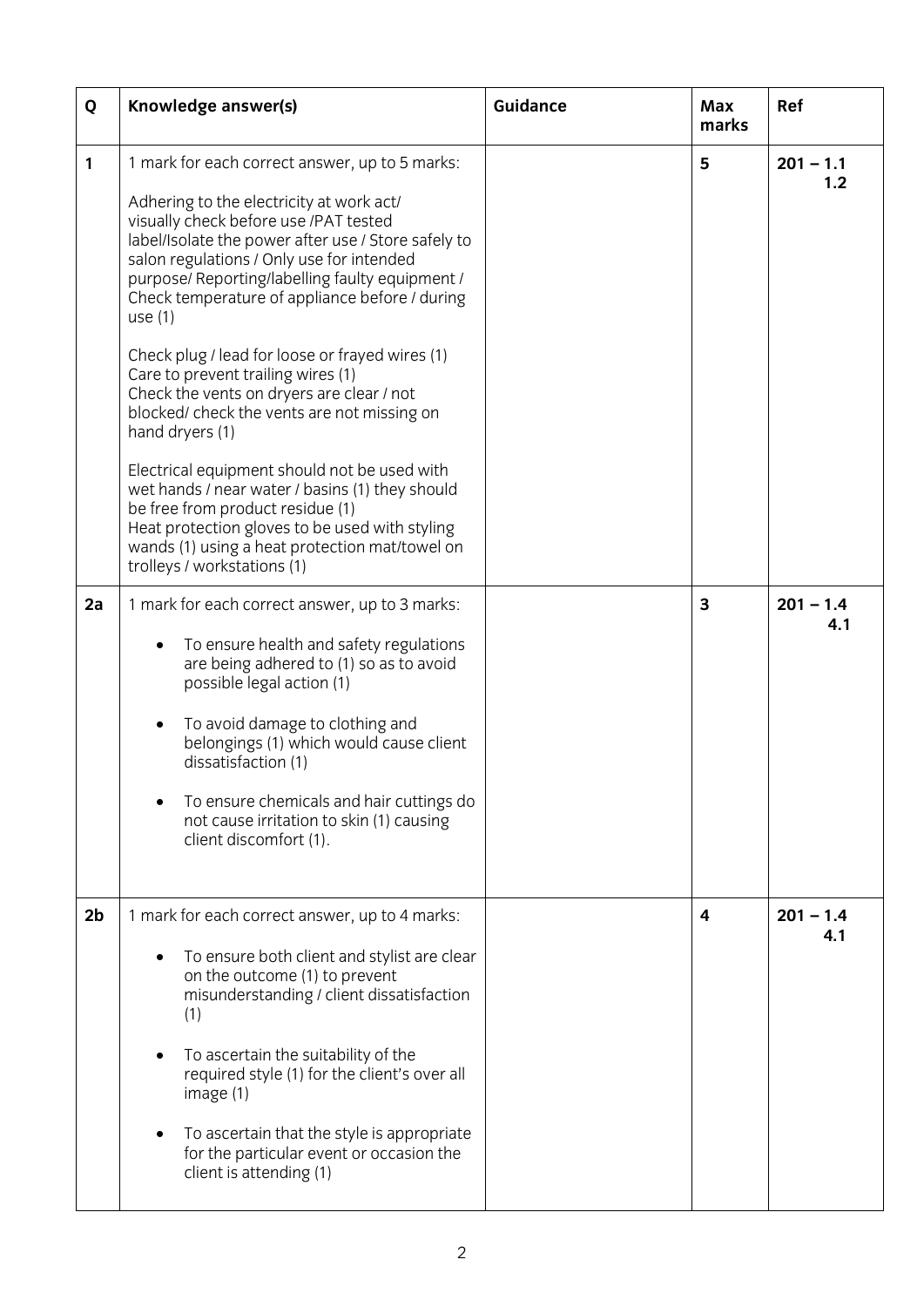| Q                       | Knowledge answer(s)                                                                                                                                                                                                                                                                                                                                                                                                                                                                                                                                                                                                                                                                                                                                                                                                                             | Guidance                              | Max<br>marks | Ref         |
|-------------------------|-------------------------------------------------------------------------------------------------------------------------------------------------------------------------------------------------------------------------------------------------------------------------------------------------------------------------------------------------------------------------------------------------------------------------------------------------------------------------------------------------------------------------------------------------------------------------------------------------------------------------------------------------------------------------------------------------------------------------------------------------------------------------------------------------------------------------------------------------|---------------------------------------|--------------|-------------|
|                         | To check for contra-indications that may<br>stop the service / or require the service<br>to be adapted (1) products / tools and<br>equipment used (1)<br>To ascertain suitability of hair type /<br>length / density / classifications / and<br>face shape/features for the style<br>required (1)<br>To ensure the best possible service<br>outcome / client requirements are met<br>and there is no client dissatisfaction (1)                                                                                                                                                                                                                                                                                                                                                                                                                 |                                       |              |             |
| $\mathbf{3}$            | 1 mark for each correct answer, up to 5 marks:<br>It could change the cutting technique<br>used (1) freehand cutting / less tension<br>on the hair sections to avoid further<br>stress / damage / breakage to the hair<br>when cutting (1)<br>Hair with poor elasticity will not shrink as<br>much when dry (1) so hair can be cut to<br>'actual' / dry length (1)<br>It limits the cutting tools available for use<br>I razor could not be used as too much<br>hair will be removed (1) or the hair may<br>be damaged further (1)<br>Hair with poor elasticity will be harder to<br>style / obtain a beta keratin shape (1) as a<br>result alternative products / tools /<br>techniques may be required (1)<br>Hair with poor elasticity is likely to drop<br>the style more quickly (1) affecting the<br>durability of the service / look (1) |                                       | 5            | $201 - 2.2$ |
| $\overline{\mathbf{4}}$ | 1 mark for each correct answer, up to 4 marks:<br>Colour chart / swatches (1) Style books /<br>magazines (1) Media / online images,<br>such as pin-interest (1) use of mirror (1)<br>photographic / professional imagery<br>packages (1)                                                                                                                                                                                                                                                                                                                                                                                                                                                                                                                                                                                                        | Accept appropriate media<br>examples. | 4            | $201 - 3.1$ |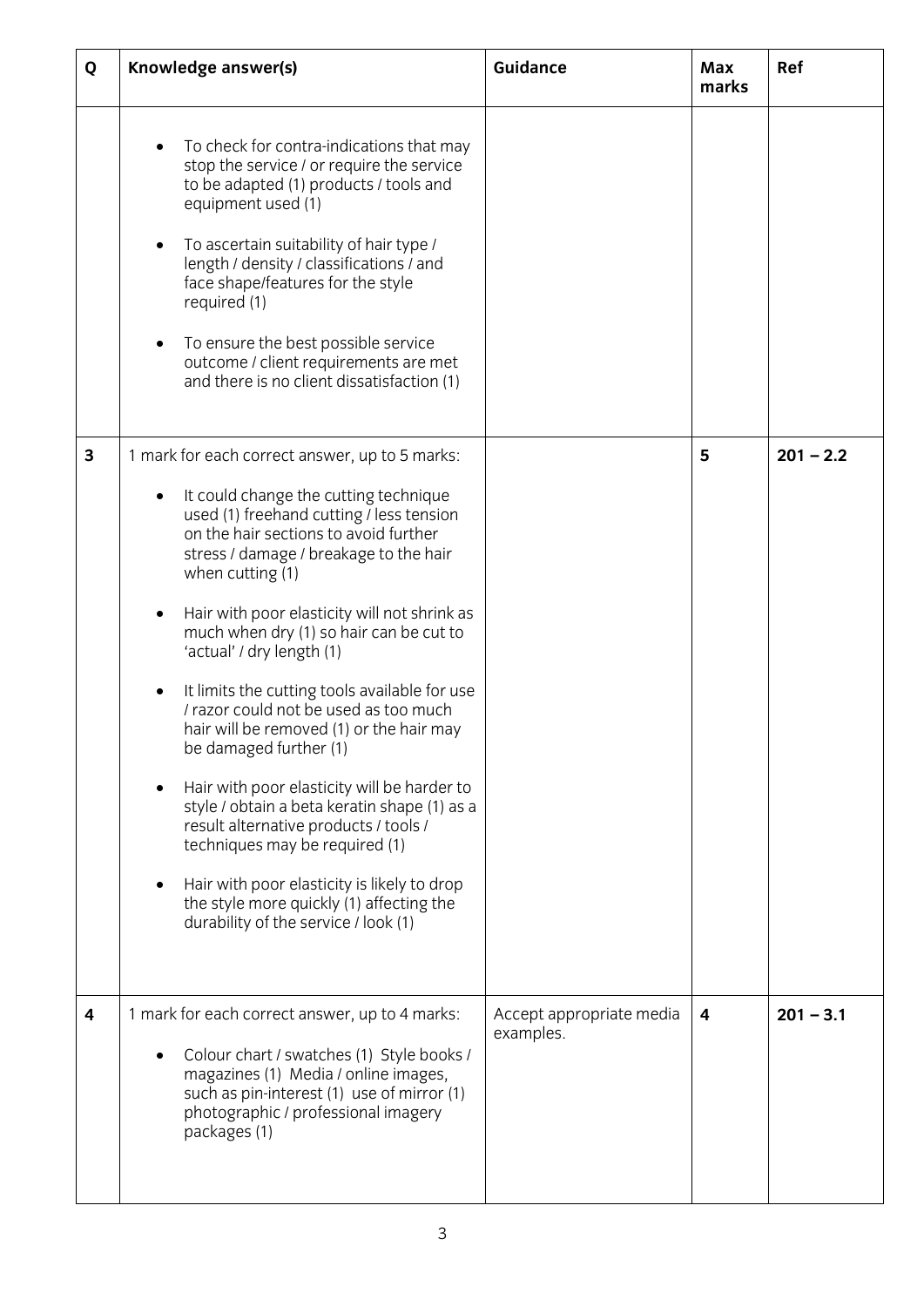| Q  | Knowledge answer(s)                                                                                                                                                                                                                                                                                                                                                                                                                                                                                                                                                                                                                                                                                                                                                                                                                                                                                                                                                                                 | Guidance                                                                                                                                                                                    | Max<br>marks   | Ref                |
|----|-----------------------------------------------------------------------------------------------------------------------------------------------------------------------------------------------------------------------------------------------------------------------------------------------------------------------------------------------------------------------------------------------------------------------------------------------------------------------------------------------------------------------------------------------------------------------------------------------------------------------------------------------------------------------------------------------------------------------------------------------------------------------------------------------------------------------------------------------------------------------------------------------------------------------------------------------------------------------------------------------------|---------------------------------------------------------------------------------------------------------------------------------------------------------------------------------------------|----------------|--------------------|
| 5  | 1 mark for each correct answer, up to 6 marks:<br>Detangle with extreme care (1) to avoid<br>client discomfort (1)<br>Use of rake/wide-tooth comb to separate<br>$\bullet$<br>curls (1) avoid brushing through prior to<br>shampooing (1) to avoid hair damage (1)<br>Use of deep cleanse shampoo (1) to<br>$\bullet$<br>remove product build-up from the scalp /<br>from the hair / cuticle (1) that will affect<br>future services (1)<br>May carry out first shampoo on dry hair<br>(1) to further aid removal of oils (1)<br>Adapt massage technique accordingly<br>(1) to avoid tangling / hair damage (1)<br>Condition to add moisture (1) as curly<br>hair is likely to lack moisture/ be dry &<br>porous (1)<br>Detangle after shampooing and<br>conditioning with a rake/ wide toothed<br>comb ends to root (1) to avoid<br>compacting knots (1)<br>Use of leave in conditioner / de-tangler /<br>moisturiser to maintain moisture levels /<br>close the cuticle (1) to aid detangling (1) | A maximum of 3 marks<br>can be awarded for<br>identification of<br>considerations.<br>Candidates can only<br>achieve full marks if<br>identification and<br>explanation points are<br>made. | 6              | $202 - 2.1$<br>2.3 |
| 6a | Effleurage (1)<br>Petrissage (1)                                                                                                                                                                                                                                                                                                                                                                                                                                                                                                                                                                                                                                                                                                                                                                                                                                                                                                                                                                    |                                                                                                                                                                                             | $\overline{2}$ | $202 - 2.2$        |
| 6b | 1 mark each for the following, up to 2 marks:<br>Effleurage<br>Smooth / slow stroking movement (1)<br>using the palms of the hands (1)<br>Petrissage<br>Slow / deep (1) kneading movement (1)<br>using the pads of the finger tips (1)                                                                                                                                                                                                                                                                                                                                                                                                                                                                                                                                                                                                                                                                                                                                                              |                                                                                                                                                                                             | $\mathbf{2}$   | $202 - 2.2$        |
| 7  | 1 mark for each correct answer, up to 4 marks:<br>Use of freehand technique / no tension<br>applied when cutting (1) to ensure an<br>even/balanced finish (1)                                                                                                                                                                                                                                                                                                                                                                                                                                                                                                                                                                                                                                                                                                                                                                                                                                       | A maximum of 2 marks<br>can be awarded if only<br>identification of<br>adjustment are given.                                                                                                | 4              | $203 - 2.1$        |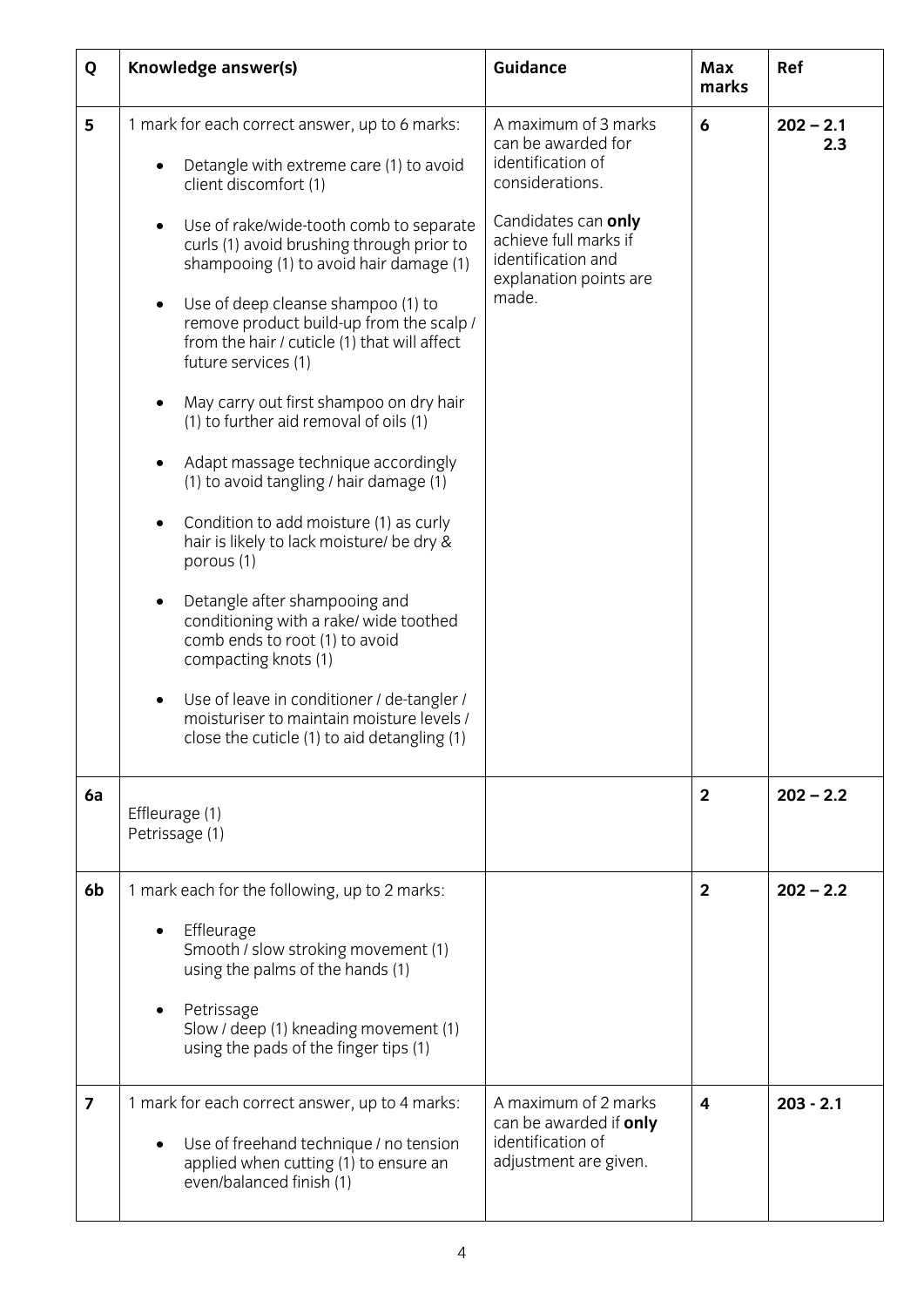| Q | Knowledge answer(s)                                                                                                                                                                                                                                                                                                                                                                        | <b>Guidance</b>                                                                                          | <b>Max</b><br>marks | Ref         |
|---|--------------------------------------------------------------------------------------------------------------------------------------------------------------------------------------------------------------------------------------------------------------------------------------------------------------------------------------------------------------------------------------------|----------------------------------------------------------------------------------------------------------|---------------------|-------------|
|   | Extra length may be kept (1) to<br>compensate /allow for the movement if<br>cut wet (1) fringe may need<br>adjusting/personalising after styling (1)<br>Hair / fringe might be cut dry (1) to follow<br>the natural growth patterns in the hair<br>(1)                                                                                                                                     | Do not accept response<br>which refers to rotary<br>massage.                                             |                     |             |
| 8 | 1 mark for each correct answer, up to 3 marks:<br>Sliding the fingers down sections to check the<br>length is even (1)<br>Cross checking layers the opposite way to which<br>they were cut (1)<br>Recheck sections in the same direction (1)<br>Running hands through the hair to check weight<br>balance (1)<br>Use of mirror and visually check (1)<br>Stand back and visually check (1) | Do not accept<br>'Would advise the client<br>not to have this' - focus<br>should be on the<br>adjustment | 3                   | $203 - 2.1$ |
| 9 | 1 mark for a correct answer, up to 2 marks:<br>Environment / sun / wind can dry the hair (1)<br>Humidity / water / dampness (1) Heat (1) Airflow<br>(1) Products / styling & finishing / Chemical (1)<br>Services / styling / Chemical (1) Styling tools /<br>incorrect use of styling tools (1)                                                                                           |                                                                                                          | $\overline{2}$      | $204 - 1.3$ |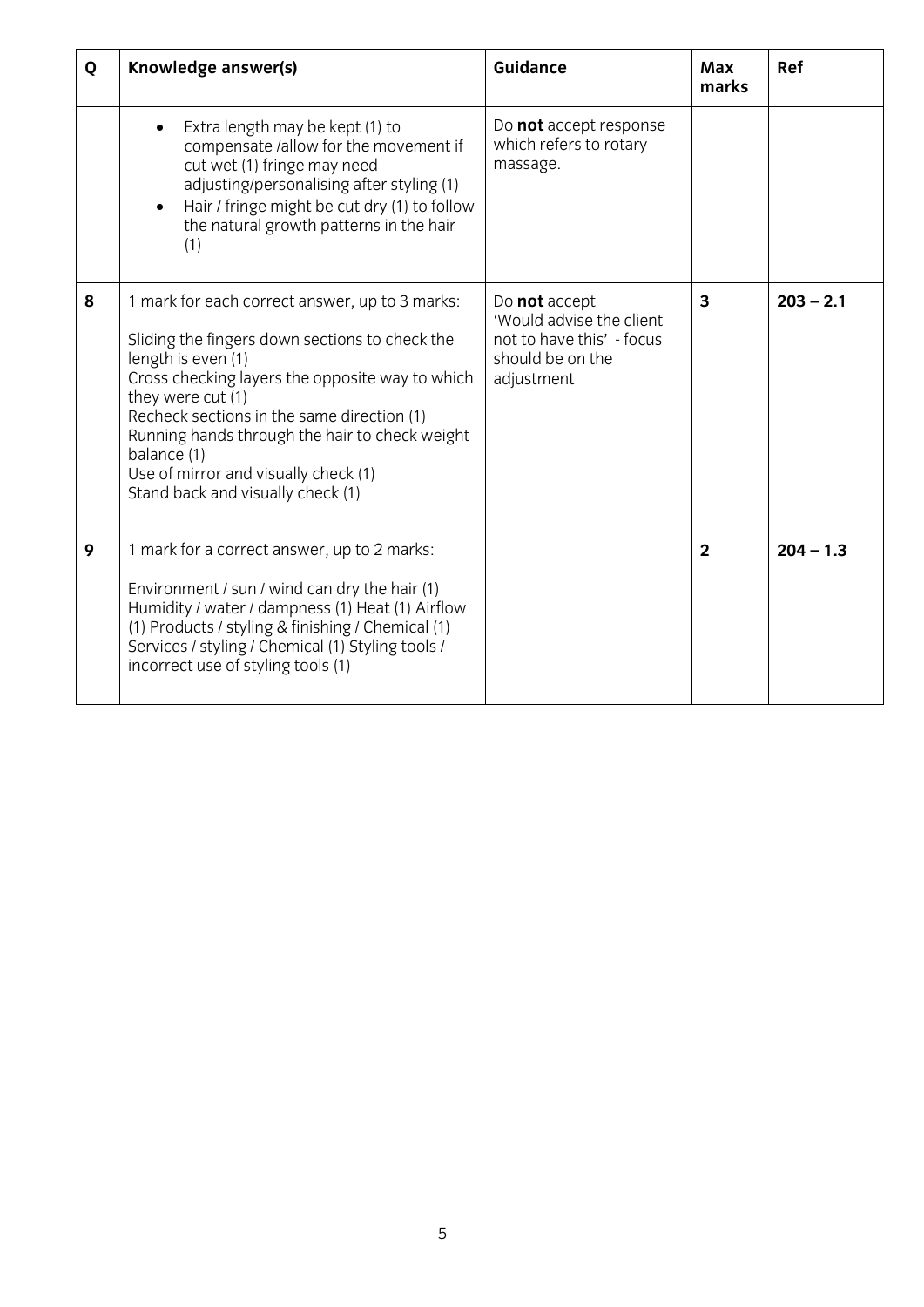| Q                 | Knowledge answer(s)                                                                                                                                                                                                                                                                                                                                                                                                                                                                                                                                                                                                                                                                                                                                                                                                           | <b>Guidance</b>                                                                                         | Max<br>marks | Ref         |
|-------------------|-------------------------------------------------------------------------------------------------------------------------------------------------------------------------------------------------------------------------------------------------------------------------------------------------------------------------------------------------------------------------------------------------------------------------------------------------------------------------------------------------------------------------------------------------------------------------------------------------------------------------------------------------------------------------------------------------------------------------------------------------------------------------------------------------------------------------------|---------------------------------------------------------------------------------------------------------|--------------|-------------|
| 10                | 1 mark for each correct answer, up to 5 marks:<br>By use of thinning / texturising cutting<br>techniques (1)<br>Use of a razor to thin or texturise the hair<br>$\bullet$<br>to lift weight (1) the razor is stroked<br>gently against the hair section in the last<br>third of the hairs length to remove hair<br>strands /bulk (1)<br>Use of thinning / texturising scissors (1)<br>blades are placed in the last third of the<br>hairs length and closed cutting off some<br>hair strands at this point to thin the hair<br>section(1).<br>Using scissors (normal scissors) (1)<br>texturising by chipping in / use of slicing<br>techniques / tapering to remove bulk and<br>add texture (1)<br>Layer the hair to lift weight (1) scissors<br>are used at various angles and hair<br>sections club-cut to remove bulk (1) | Accept description of<br>technique with<br>justification.                                               | 5            | $203 - 2.1$ |
| 11<br>a           | A pre-treatment / Porosity leveller to even out<br>porosity (1)                                                                                                                                                                                                                                                                                                                                                                                                                                                                                                                                                                                                                                                                                                                                                               | Do not accept:<br>Conditioner<br>Candidates <b>must</b> answer<br>with relevant specific<br>treatments. | 1            | $205 - 2.1$ |
| 11<br>$\mathsf b$ | 1 mark for each correct answer, up to 4 marks:<br>Result is darker in the porous areas<br>where more colour molecules have been<br>absorbed (1).<br>Some areas process quicker than others<br>٠<br>where the cuticle is fully raised / further<br>raised which aids penetration (1)<br>Colour will fade in the porous areas<br>more quickly / colour will be lost more<br>quickly than normal because colour<br>molecules will escape the open cuticles<br>in porous areas more quickly (1)                                                                                                                                                                                                                                                                                                                                   |                                                                                                         | 4            | $205 - 2.1$ |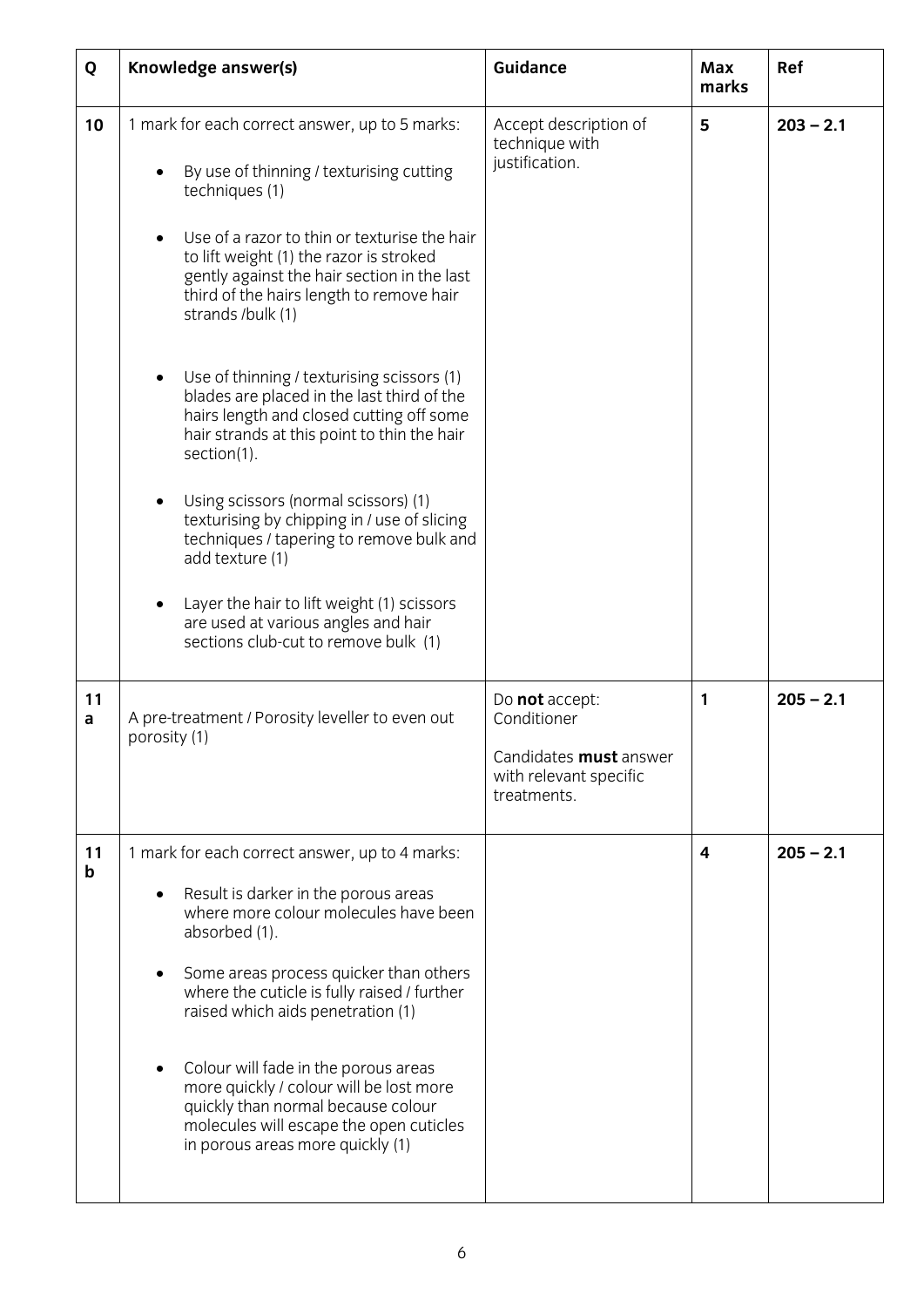| Q       | Knowledge answer(s)                                                                                                                                                                                                                                                                                                                                                                                                                                                                                                                                                                                                                                                                                                                              | <b>Guidance</b>                                                                                                                 | Max<br>marks | Ref                |
|---------|--------------------------------------------------------------------------------------------------------------------------------------------------------------------------------------------------------------------------------------------------------------------------------------------------------------------------------------------------------------------------------------------------------------------------------------------------------------------------------------------------------------------------------------------------------------------------------------------------------------------------------------------------------------------------------------------------------------------------------------------------|---------------------------------------------------------------------------------------------------------------------------------|--------------|--------------------|
|         | Colour / especially vibrant tones / will<br>$\bullet$<br>hold in / stain porous areas longer due to<br>the product penetrating deeper in some<br>areas as a result of porosity / hair<br>damage (1)<br>Colour does not take at all on porous<br>area <sub>5</sub> (1)                                                                                                                                                                                                                                                                                                                                                                                                                                                                            |                                                                                                                                 |              |                    |
| 12      | 1 mark for any correct answer, up to 1 mark:<br>Skin test (1) Elasticity test (1) Porosity test (1) Test<br>cutting (1) strand test to check colour choice (1)<br>Incompatibility test (1)                                                                                                                                                                                                                                                                                                                                                                                                                                                                                                                                                       | Do not accept strand test<br>as a development test. If<br>included, must have<br>description point 'to check<br>colour choice'. | 1            | $205 - 1.2$        |
| 13      | 1 mark for each correct answer, up to 4 marks:<br>3% / 10vol - no lift/adds tone only (1)<br>6% / 20vol- one to two lifts/ adds tone/gives one<br>level of lift (1)<br>9% / 30vol - two to three levels of lift (1)<br>12% / 40vol - three to four levels of lift (1)                                                                                                                                                                                                                                                                                                                                                                                                                                                                            |                                                                                                                                 | 4            | $205 - 1.3$        |
| 14<br>a | 1 mark for each correct answer, up to 5 marks:<br>Porosity test to check porosity / cuticle<br>$\bullet$<br>state (open or closed)/to check hair's<br>ability to absorb products (1) if uneven, a<br>pre-treatment / porosity leveller may be<br>required (1) might affect the sequence of<br>application (1)<br>Elasticity test to check strength of the<br>cortex for service (1) might<br>restrict/prevent the service/ suitability<br>for chemical service (1)<br>Strand test to check the development of<br>the colour (1) prevent under or over-<br>processing / damage to the hair (1)<br>Test cutting to check for how the hair will<br>react to the colour (1)<br>Incompatibility test to compatibility of<br>product to be applied (1) | Accept strand test before<br>the service if response<br>description refers to 'test<br>cutting'.                                | 5            | $205 - 1.2$<br>2.1 |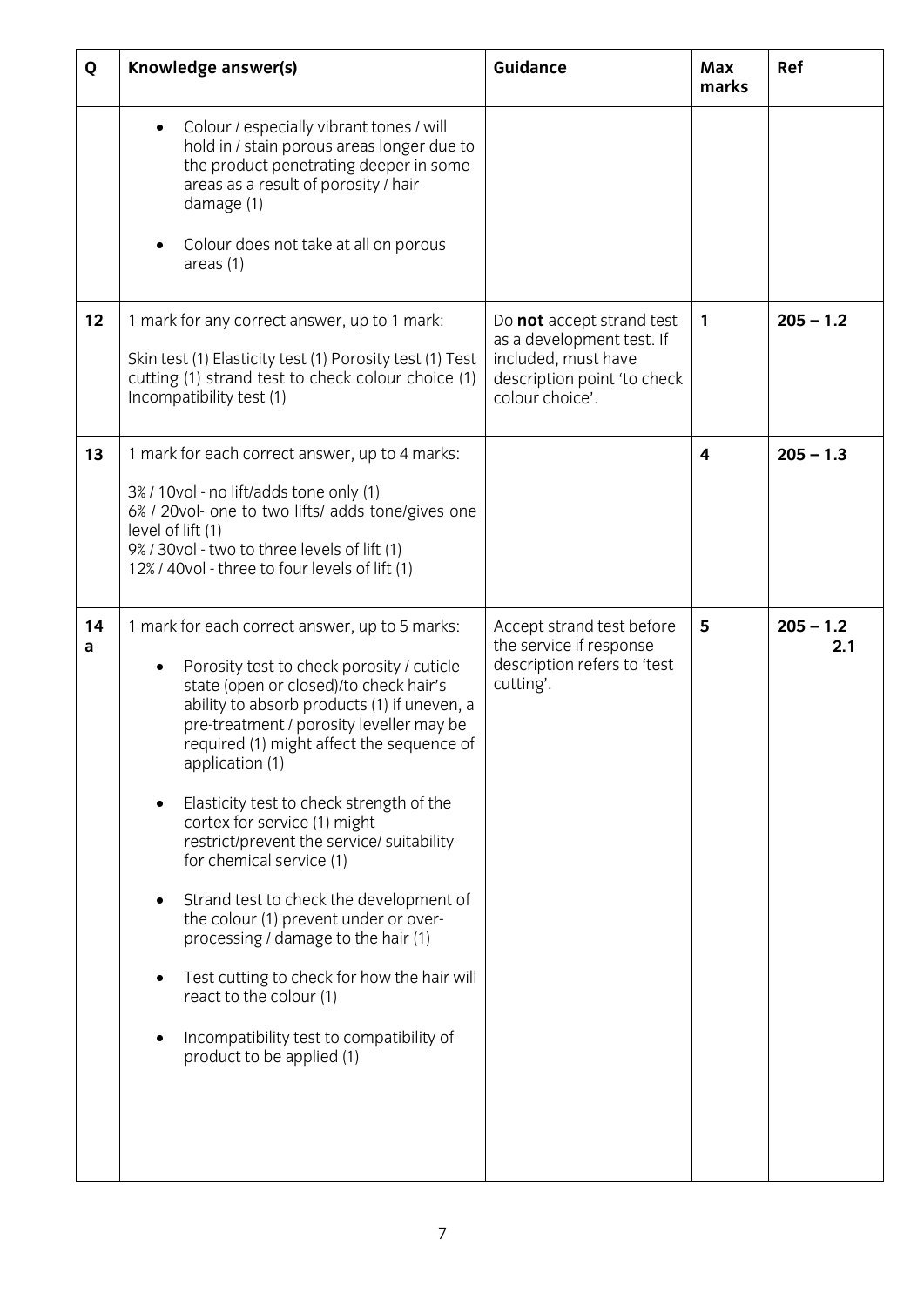| Q       | Knowledge answer(s)                                                                                                                                                                                                                                                                                                                                                                                                                                                                                                                                                                                                                                                                                                                                                                                                                                                                                                                                                                                    | <b>Guidance</b>                                                                                                                                                                                                                                                                                                                                                                                                                                                                                                                                                                                                                                                                                                                 | Max<br>marks | Ref                                           |
|---------|--------------------------------------------------------------------------------------------------------------------------------------------------------------------------------------------------------------------------------------------------------------------------------------------------------------------------------------------------------------------------------------------------------------------------------------------------------------------------------------------------------------------------------------------------------------------------------------------------------------------------------------------------------------------------------------------------------------------------------------------------------------------------------------------------------------------------------------------------------------------------------------------------------------------------------------------------------------------------------------------------------|---------------------------------------------------------------------------------------------------------------------------------------------------------------------------------------------------------------------------------------------------------------------------------------------------------------------------------------------------------------------------------------------------------------------------------------------------------------------------------------------------------------------------------------------------------------------------------------------------------------------------------------------------------------------------------------------------------------------------------|--------------|-----------------------------------------------|
| 14<br>b | 1 mark for each correct answer, up to 5 marks:<br>Uneven results (1) caused by uneven<br>porosity (1)<br>Under-processing (1) caused by<br>$\bullet$<br>insufficient time for the colour molecules<br>to swell and become trapped in the<br>cortex (1)<br>Over-processing (1) causing colour<br>$\bullet$<br>distortion where the colour molecules<br>have over expanded (1)<br>Damage to the hair shaft / cortex (1)<br>caused by incorrect diagnosis / product<br>use / timing $(1)$<br>Unsatisfied client / client complaint (1) as<br>$\bullet$<br>the desired outcome has not been<br>achieved (1)<br>Pre-treatment (porosity leveller) is not<br>$\bullet$<br>used as required (1) resulting in incorrect<br>/ uneven colour result / not achieving the<br>desired depth and tone (1)                                                                                                                                                                                                            | Do not accept:<br>Allergic reaction                                                                                                                                                                                                                                                                                                                                                                                                                                                                                                                                                                                                                                                                                             | 5            | $205 - 1.2$<br>2.1                            |
| 15      | <b>Indicative content</b><br>The candidates' discussion will include, but will<br>not be limited to:<br>Use of PPE, Protection of the client, Storage,<br>handling, use and disposal of chemicals, Data<br>protection<br><b>Influencing factors</b><br>Hair characteristics, Hair classifications, Contra-<br>indications, testing / test results<br><b>Communication &amp; consultation methods</b><br>Professional behaviours & presentation, use of<br>questioning techniques, visual aids, images<br>(magazines / pin-interest etc.), confirming<br>requirements, checking techniques, frequency<br>of checking progress with the client<br>Colour<br>Testing, incompatible products, referring to<br>client history<br>Use of services - Highlights, slices, semi colour<br>(full head) quasi colour (full head).<br>Use of products – permanent colour, lightening<br>product, semi colour, quasi /demi colour.<br>Use of tools & equipment - foil, cap, electrical<br>equipment for adding heat | Band 1 (0-5 marks)<br>A basic discussion that<br>shows limited<br>considerations and<br>options for the service.<br>The response is brief,<br>under-developed, lacks<br>clarity. Facts are not<br>always entirely relevant or<br>accurate. Tenuous links to<br>client's requirements and<br>theory apparent. Limited<br>reference to products,<br>tools and techniques<br>provided. Little or no<br>justifications for selection.<br><b>Basic recommendations</b><br>and/or solutions have<br>been discussed and are<br>not clearly defined. The<br>overall analysis is<br>simplistic and there is<br>limited or no use of<br>examples to support<br>points raised. Overall the<br>discussion lacks structure<br>and coherency. | 15           | 201<br>202<br>203<br>204<br>205<br>Integrated |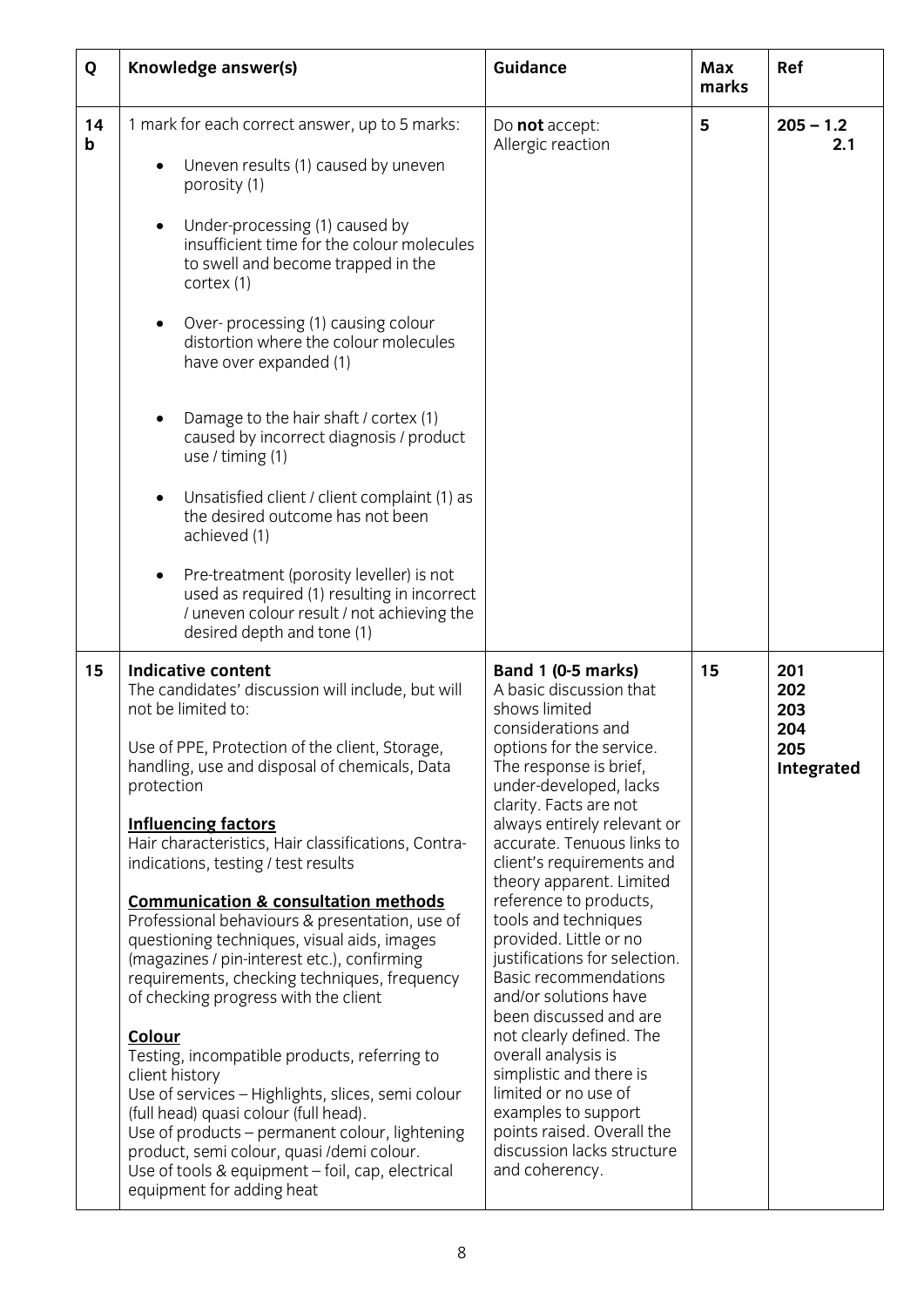| Q | Knowledge answer(s)                                                                                                                                                                                                                                                                                                                                                                                                                                                                                                                                                                                                      | <b>Guidance</b>                                                                                                                                                                                                                                                                                                                                                                                                                                                                                                                                                                                                                                                                                                                                                                                                                                                                                                                                                                                                                                                                                                                                                                                                                                                                                                                                                                         | Max<br>marks | Ref |
|---|--------------------------------------------------------------------------------------------------------------------------------------------------------------------------------------------------------------------------------------------------------------------------------------------------------------------------------------------------------------------------------------------------------------------------------------------------------------------------------------------------------------------------------------------------------------------------------------------------------------------------|-----------------------------------------------------------------------------------------------------------------------------------------------------------------------------------------------------------------------------------------------------------------------------------------------------------------------------------------------------------------------------------------------------------------------------------------------------------------------------------------------------------------------------------------------------------------------------------------------------------------------------------------------------------------------------------------------------------------------------------------------------------------------------------------------------------------------------------------------------------------------------------------------------------------------------------------------------------------------------------------------------------------------------------------------------------------------------------------------------------------------------------------------------------------------------------------------------------------------------------------------------------------------------------------------------------------------------------------------------------------------------------------|--------------|-----|
|   | Application techniques, checking of<br>development, timing of services, use of heat<br><b>Cutting</b><br>Use of techniques - Club-cutting, freehand,<br>scissor over comb, texturizing<br>Looks / adaptation / working methods - fringes,<br>cutting angles, degree of tension, cutting wet /<br>dry, sectioning techniques, following guidelines,<br>checking methods, keeping the hair damp<br>during work<br>Use of tools - scissors, cutting comb, thinning<br>scissors / razor, sectioning clips<br><b>Styling</b><br>Use of technique - Blowdrying, finishing<br>Use of tools – radial brush, flat brush, products | To access the higher<br>marks, the response will<br>be mainly relevant,<br>accurate and some<br>attempt of terminology<br>made. Relevant examples<br>will have been used to<br>support points raised.<br><b>Band 2 (6-10 marks)</b><br>A discussion that is<br>focused on the main<br>considerations / options<br>for the service. The<br>response is generally<br>accurate and coherent in<br>the main. Some areas of<br>the response may be<br>more detailed than other<br>areas, but will include<br>reference to products,<br>tools and techniques.<br>Throughout the<br>discussion<br>recommendations and<br>opinions were offered<br>with some justification<br>and the use of some<br>examples. Overall the<br>discussion displays<br>reasonable breadth,<br>depth and accuracy of the<br>content including the<br>benefits and limitations of<br>a range of potential<br>recommendations. There<br>is evidence of links<br>between barriers and<br>consultation which mostly<br>support the<br>recommendation for<br>future services. The<br>overall discussion is<br>presented in a clear<br>format and the use of<br>terminology is mostly<br>accurate.<br>To access higher marks in<br>the band, the discussion<br>will be mostly detailed and<br>contain some<br>justifications. The overall<br>discussion will be<br>presented clearly and with<br>some logical structure. |              |     |